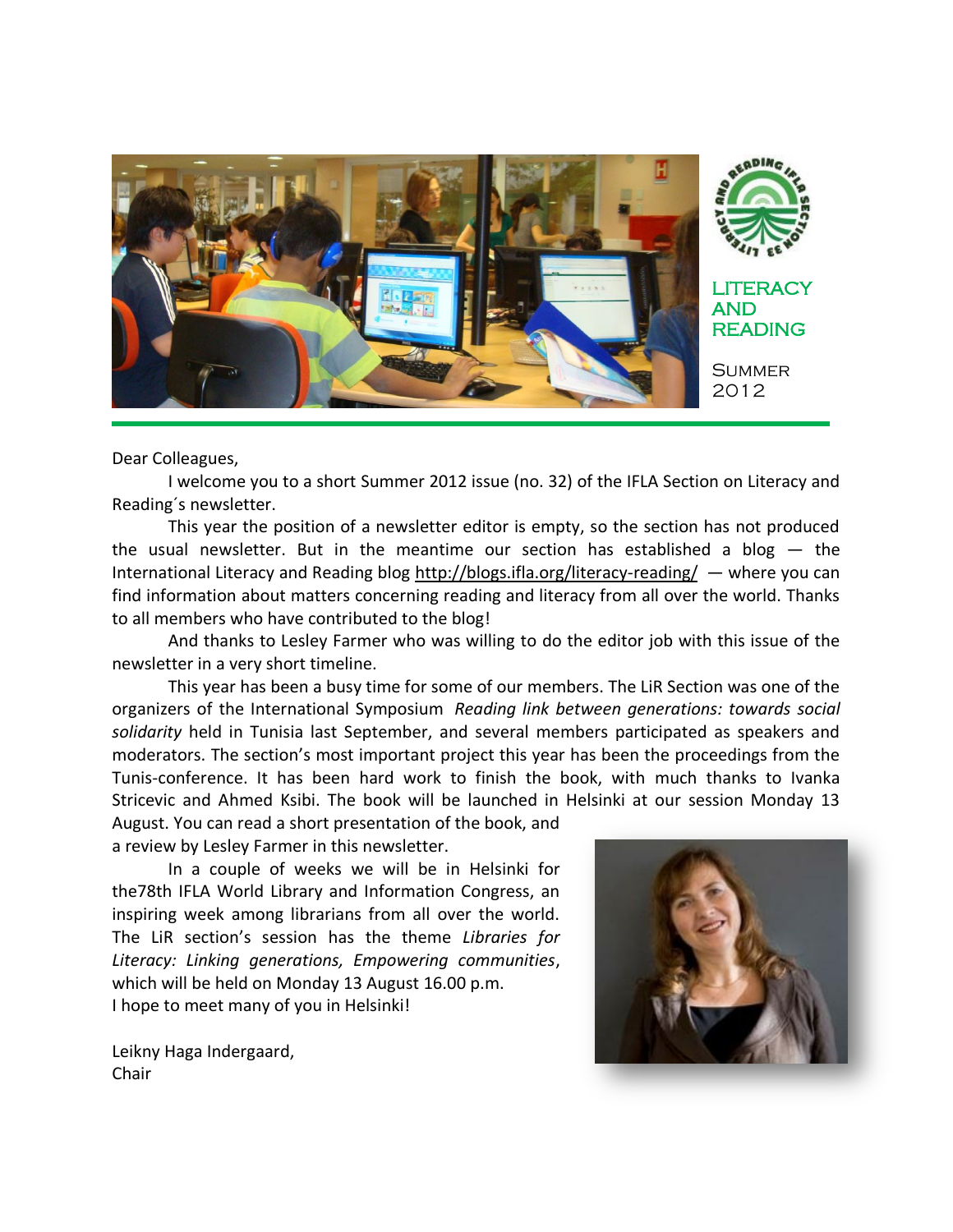

## *[Section Monograph](http://blogs.ifla.org/literacy-reading/2012/07/31/new-section-monograph/) Promotes Intergenerational Programs*

Ivanka Stričević, Ivanka, & Ksibi, Ahmed, (Eds.). (2012). *Intergenerational solidarity in libraries / La solidarité intergénérationnelle dans les bibliothèques.* The Hague : IFLA/ De Gruyter. 2012.

This edited volume builds on the successful international symposium 'Reading as a link between generations: Towards a more interdependent society,' which was held in Hammamet, Tunisia, in September 2011. This symposium dealt with the libraries' role in a world impacted by globalization, economic crises, and socio-cultural transformations. These changes underline the tension between texto

and techno generations that can stress family and intergenerational interdependence. The symposium asserted that joint reading activities can facilitate intergenerational solidarity, emphasizing collective life experience. To that end, libraries are positioned to build social cohesion through intergenerational services and programs.

The volume's editors are noted academians. Ivanka Stričević is associate professor at the University of Zadar in Croatia, and chaired IFLA's Literacy and Reading section from 2007 to 2011. Ahmed Ksibi is professor at the University of Manouba in Tunisia, and works with several regional and international organizations. About thirty authors from around the world contributed to this anthology.

The book is divided into six parts: background and theoretical framework, international outlook in libraries, intergenerational programs in libraries, integrating older people in inclusive libraries, and new information and communication technologies and new shared reading. Chapters are written in English or French, and occasionally appear in both languages. Sample chapters include country-specific issues, developing a contemporary culture of reading, storytelling, using social mdia, the mobile literacy gap, using the expertise of different generations, successful intergenerational reading programs, and intergenerational reading initiatives of professional organizations, The final part provides the full text of the Tunisian Declaration on Libraries, Reading, and Intergenerational Dialogue.

This book collects a variety of valuable insights about intergenerational dialogue in practice, using shared reading as the focus for cultural solidarity. As such, it provides a useful model of leveraging international discussions about literacy, and offers a unique contribution to global librarianship.

Ivanka Stricevic will present the book and lead a discussion its subject during: Session 108 *[Libraries for literacy: linking generations, empowering communities](http://conference.ifla.org/ifla78/session-108)*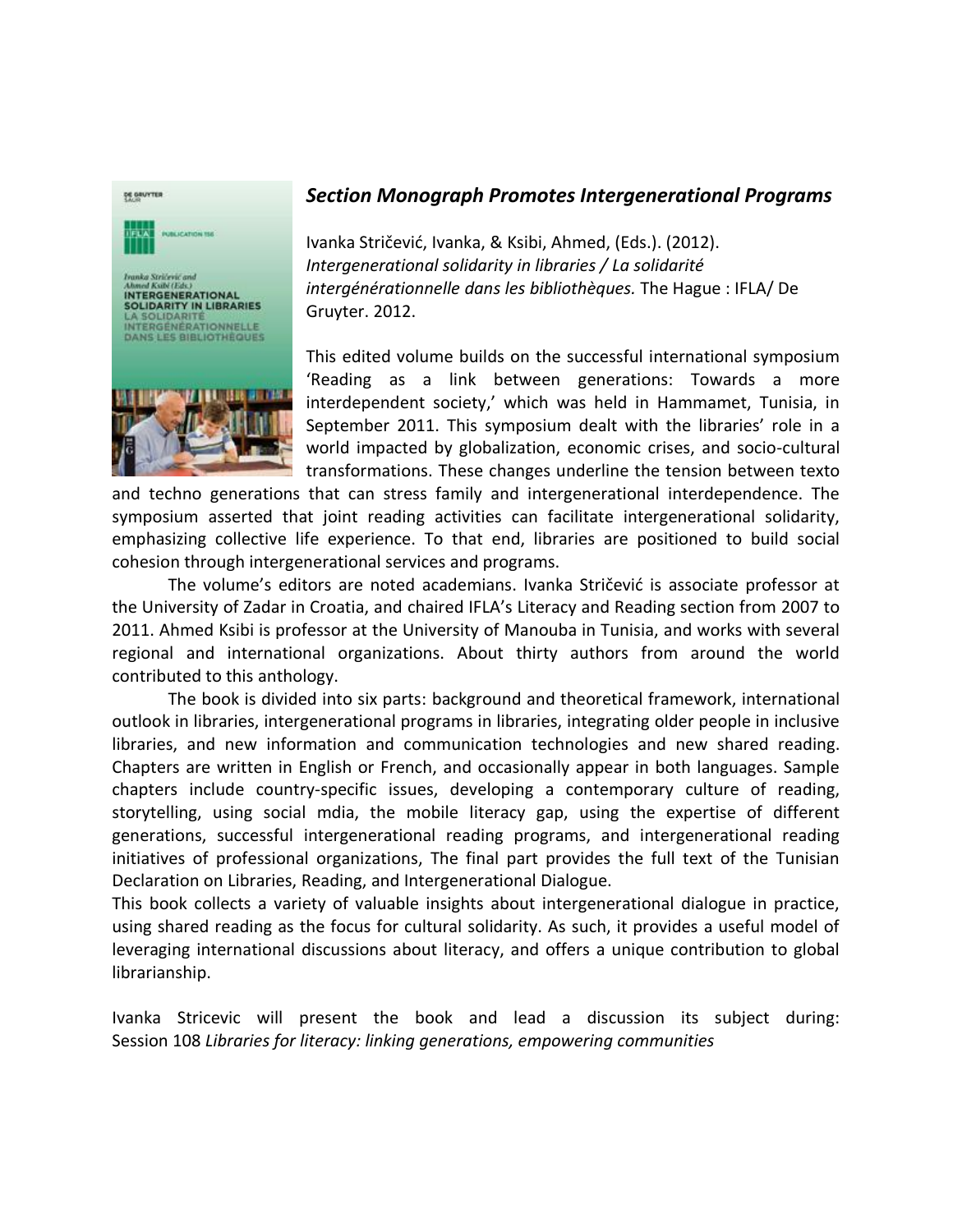practitioners.

#### **Creating and sustaining literate environments**

Bangkok: UNESCO Bangkok, 2011, 64 pages ISBN 978-92-9223-379-2 (Electronic version) Worldwide, one in five adults are not literate, and millions of children leave school without acquiring the basic literacy and numeracy skills. This situation leads millions of children and youth to an uncertain future with few dreams, little hope, and limited aspirations in life. UNESCO Bangkok has developed a resource pack on *Creating and Sustaining Literate Environments* as a way of addressing the high illiteracy rate that continues to plague the world especially in developing countries. It is believed that sustainable literate environments are essential for achieving the goals of eradicating poverty, reducing child mortality, curbing population growth, achieving gender equality and ensuring sustainable development, peace and democracy. This resource pack shall raise awareness, give ideas on how to create and sustain literate environments and bring about concrete action by policy makers and

#### **New IFLA Media and Information Literacy Recommendations**

In cooperation with UNESCO's Information for All Programme ([IFAP\)](http://www.unesco.org/new/en/communication-and-information/intergovernmental-programmes/information-for-all-programme-ifap), the IFLA Information Literacy Section drafted new *[Media and Information Literacy Recommendations](http://www.ifla.org/en/publications/ifla-media-and-information-literacy-recommendations)* which are now available in several languages. In December 2011 these recommendations were formally endorsed by the IFLA Governing Board. The recommendations will also be a topic at the international conference of [Media and Information Literacy for Knowledge Societies](http://www.ifla.org/en/events/media-and-information-literacy-for-knowledge-societies) on 24- 28 June 2012 in Moscow.

# **Information Literacy World Languages Project**

#### **[http://www.ifla.org/en/information](https://mail.csulb.edu/owa/redir.aspx?C=b6d12b92428d49698ed6c925409beeb9&URL=http%3a%2f%2fwww.ifla.org%2fen%2finformation-literacy%2fprojects)[literacy/projects](https://mail.csulb.edu/owa/redir.aspx?C=b6d12b92428d49698ed6c925409beeb9&URL=http%3a%2f%2fwww.ifla.org%2fen%2finformation-literacy%2fprojects)**

This project is making very good progress adding more and more languages to its database, and is adding more and more different languages terms for Information Literacy to the international logo. The project's logo is in 46 different languages, and lists of information literacy resources have been contributed in thirteen languages.

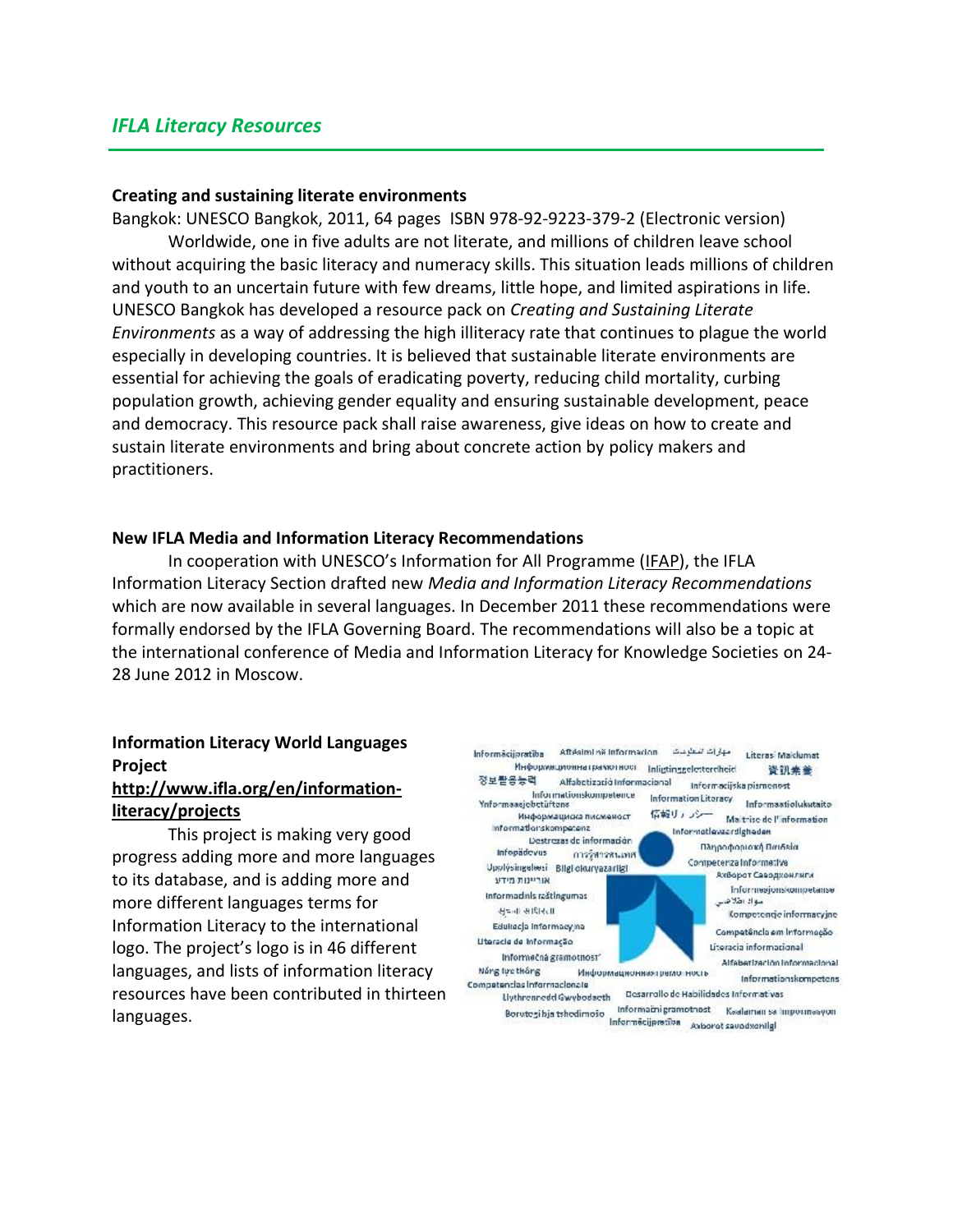

## **Farmer, L. (Ed.). (2012).** *Youth-serving libraries in Japan, Russia, and the United States***. Lanham, MD: Scarecrow Press. ISBN 978-0-8108-8225-6**

In recent years, interest in International Librarianship has grown rapidly and will continue to grow as globalization influences education and librarianship. In countries around the world, public and school libraries have unique roles and their staffs collaborate across types of libraries to varying degrees. Library staff preparation, training, and ongoing learning and organization of youth-serving librarians mirror each country's values and priorities.

The essays in Youth-Serving Libraries in Japan, Russia, and the United States address the universal and culture-specific aspects of library services to children and teens in these three countries. This collection shows how libraries have developed in light of each country's political, educational, and social history. They examine how government and citizen roles in youthserving libraries also reflect culturally defined social structures. The chapters highlight unique collections and services within each country and also show how librarians deal with the challenges they encounter, both from within their culture as well as from outside—including natural disasters. Each country's authors discuss contemporary issues that face youth-serving libraries, such as information literacy, reading in a multimedia world, and the overarching influence of technology.

## *[Libraries powering development: How public libraries contribute towards reaching the](http://www.beyondaccesscampaign.org/wp-content/uploads/2012/03/Beyond-Access-Libraries-MDGs-Small.pdf)  [Millenium Development Goals](http://www.beyondaccesscampaign.org/wp-content/uploads/2012/03/Beyond-Access-Libraries-MDGs-Small.pdf)*

[http://www.beyondaccess.net/2012/03/09/report-how-public-libraries-contribute-towards](http://www.beyondaccess.net/2012/03/09/report-how-public-libraries-contribute-towards-reaching-the-millennium-development-goals/)[reaching-the-millennium-development-goals/](http://www.beyondaccess.net/2012/03/09/report-how-public-libraries-contribute-towards-reaching-the-millennium-development-goals/)

The [Beyond Access initiative](http://www.beyondaccess.net/) has just published a new report showing how libraries are helping to reach the Millennium Development Goals. Featuring stories from about twenty different libraries around the world, the report emphasizes the role that libraries are taking in powering development. Here are a few examples:

- $\triangleright$  In Guatemala, the Chiche Community Library offers an early childhood literacy and nutrition class to teach new parents child care and nutrition.
- $\triangleright$  In Zambia, open access Lubuto public libraries reach large numbers of the country's street children, orphans and other vulnerable children who are largely not enrolled in school.
- $\triangleright$  In Kenya, the Kenya National Library Service is helping to prevent deaths during pregnancy, birth or unsafe abortions by providing healthcare providers with knowledge on how to correctly apply simple, inexpensive interventions.
- $\triangleright$  In Botswana, the Ramotswa Public Library in southeastern Botswana is playing an active role in reducing the impact HIV/AIDS has in the community by partnering with the District HIV/AIDS committee on a "Lifeline Project" to help educate young people, ages 14-30, about important health issues.
- $\triangleright$  In Jamaica, the Jamaica Library Service introduced public access computers in over 100 public libraries.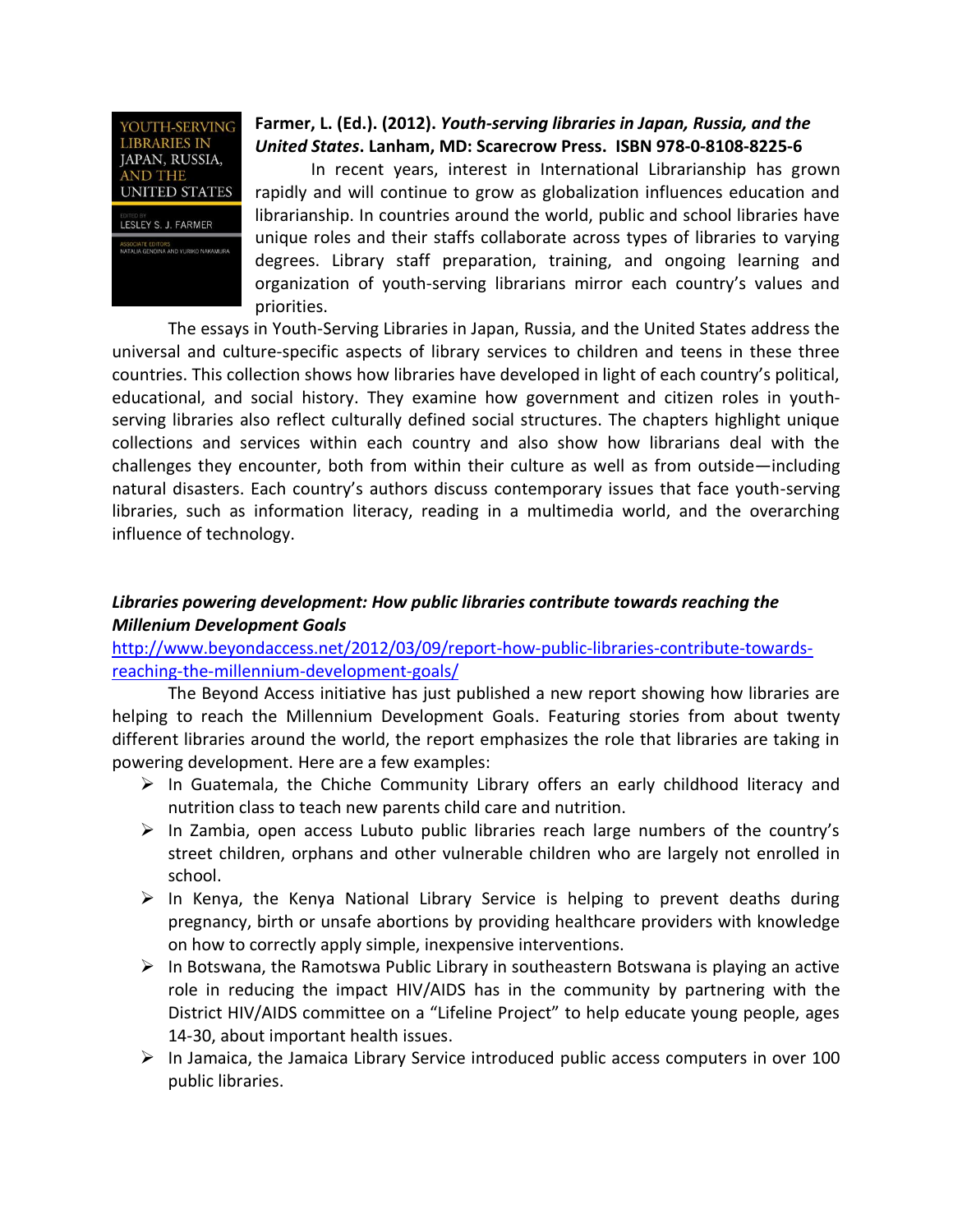## *Ghana Basic Education Comprehensive Assessment System Project*



The SEA exam is intended to show how well Primary 4 students understand core objectives within the English curriculum. Results at the junior high school and senior high school levels were mixed. "We have been pleased to be involved in the exploration of e-readers and look forward to further learning of the potential of different technologies that support the Ministry of Education and Ghana Education Service Plans for quality education improvements in Ghana," said Marisol Perez, Education Office Director at USAID Ghana.

Worldreader says:

According to Zev Lowe, Director of Research and Operations at Worldreader, *"We had hoped to see kids read more and better when provided a portable library of culturally-relevant books. We have seen even more enthusiasm about reading than we expected for a 10-month pilot, and look forward to making available more local and international e-books to many more students in the developing world as we continue on our mission to bring books to all."*

#### **Involving the local community, theft and breakages**

During the pilot study, Worldreader worked with local leaders to raise awareness about e-readers. Worldreader's collaboration with community leadership kept loss and theft rates of the e-readers to nearly zero. Breakage rates were higher than hoped-for, but feedback from Worldreader has since cut breakage rates by more than half. Worldreader continues to work closely with students and device manufacturers to improve care of e-readers with strengthening the design, while continuing to encourage students to use the e-readers outside of school so that they can read more.

#### **What next?**

Regarding next steps, Robert Davidson, former Education Office Director at USAID Ghana who helped initiate this Global Development Alliance between Worldreader and USAID, emphasized the continuing importance of partnerships to the future success of the program, noting that it will also be "critical for other bi-lateral and multi-lateral agencies to adopt technological and forward-leaning strategies in their program design."

Since September 2011, Worldreader has expanded its program, distributing an additional 36,000 digital books to students in Ghana, Kenya, and Uganda. In addition, through its Worldreader Kit Program, Worldreader has made its e-reader program available to other organizations that seek to provide e-books to children throughout Sub Saharan Africa. Finally, Worldreader has recently launched a mobile phone application for inexpensive "feature" phones that allows anyone with a basic phone and mobile data plan to read hundreds of books for free.

#### **Footnote on Press Released**

So that's all good. The technological issue briefly mentioned above could be a substantial one – many of the Kindles got broken. This is a big issue in a country that cannot afford easily to replace such devices without external aid. See this [article](http://www.theverge.com/2012/4/27/2981379/iread-worldreader-amazon-kindle-ghana-students) for more information on that. The full evaluation report of iREAD is available on [WorldReader's website](http://www.worldreader.org/learnings/). Also, many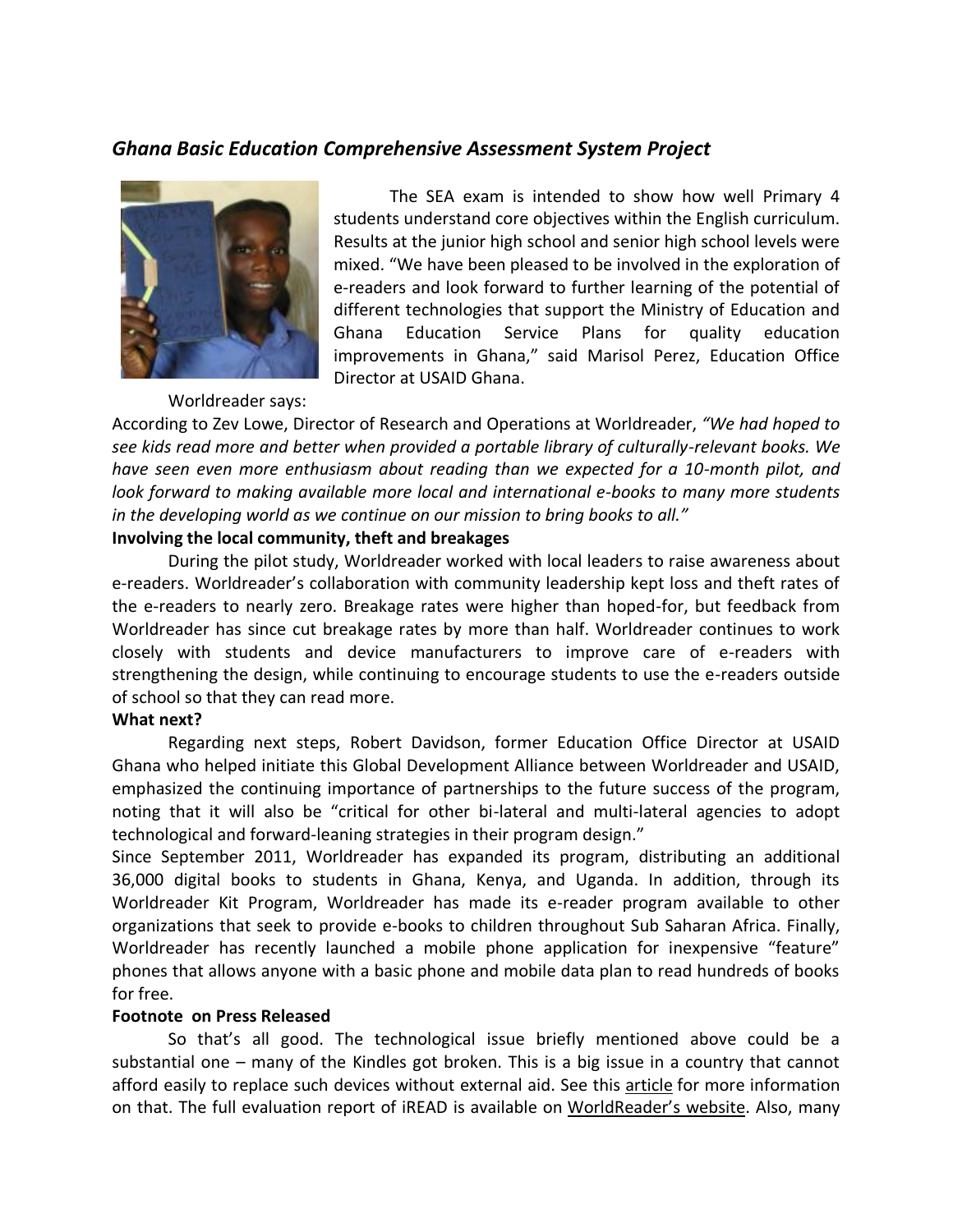projects like this succeed for a short while, whilst investment and interest is strong – it's the longer term results that will really count. However, Worldreader seem to be adopting a realistic approach and are keen to learn and adapt, so it's definitely worth keeping an eye on what happens next.

# *Positive Signs [for e-Reading in Ghana Despite Broken](http://blogs.ifla.org/literacy-reading/2012/05/08/e-reading-with-kindles-in-ghana/)  [Kindles](http://blogs.ifla.org/literacy-reading/2012/05/08/e-reading-with-kindles-in-ghana/)*

Worldreader, a non-profit organization whose aim is to bring digital books to all in the developing world, along with the c(USAID) and ILC Africa, today released the results of Worldreader's pilot study of e-readers in Ghana. Titled iREAD, the pilot program involved the wireless distribution of over 32,000 local and international digital books using Kindle e-readers to 350 students and teachers at six pilot schools in Ghana's Eastern Region between November 2010 and September 2011.



According to the USAID-funded report from ILC Africa, an independent measurement and evaluation firm, the Worldreader e-reader program:

- $\triangleright$  Dramatically increased children's access to books: Students with e-readers carried with them an average of 107 books each. Prior to the introduction of ereaders primary students reported having an average of only 3.6 books per student in their homes. Junior high school students reported having an average of 8.6 books at home, and senior high school students had 11.
- Increased enthusiasm towards reading: Students actively downloaded over 6,000 free books during the course of the study, in addition to the local and international text- and story books provided by Worldreader. This does not include thousands of additional free first-chapter samples and trial subscriptions to newspapers and magazines.
- $\triangleright$  Increased resources for teachers: The Kindles allowed teachers to conduct background research, create lesson notes, and design reading comprehension assessments for students. Since work was more efficient, teachers reported having more time to develop lessons.
- $\triangleright$  Increased performance on standardized test scores: Reading scores of primary school students who received e-readers increased from 12.9% to 15.7%, depending on whether they received any additional reading support. This represented an improvement of 4.8% to 7.6% above scores of students in control classrooms without e-readers. These results were obtained using the School Education Assessment (SEA), an assessment designed by Media Relations.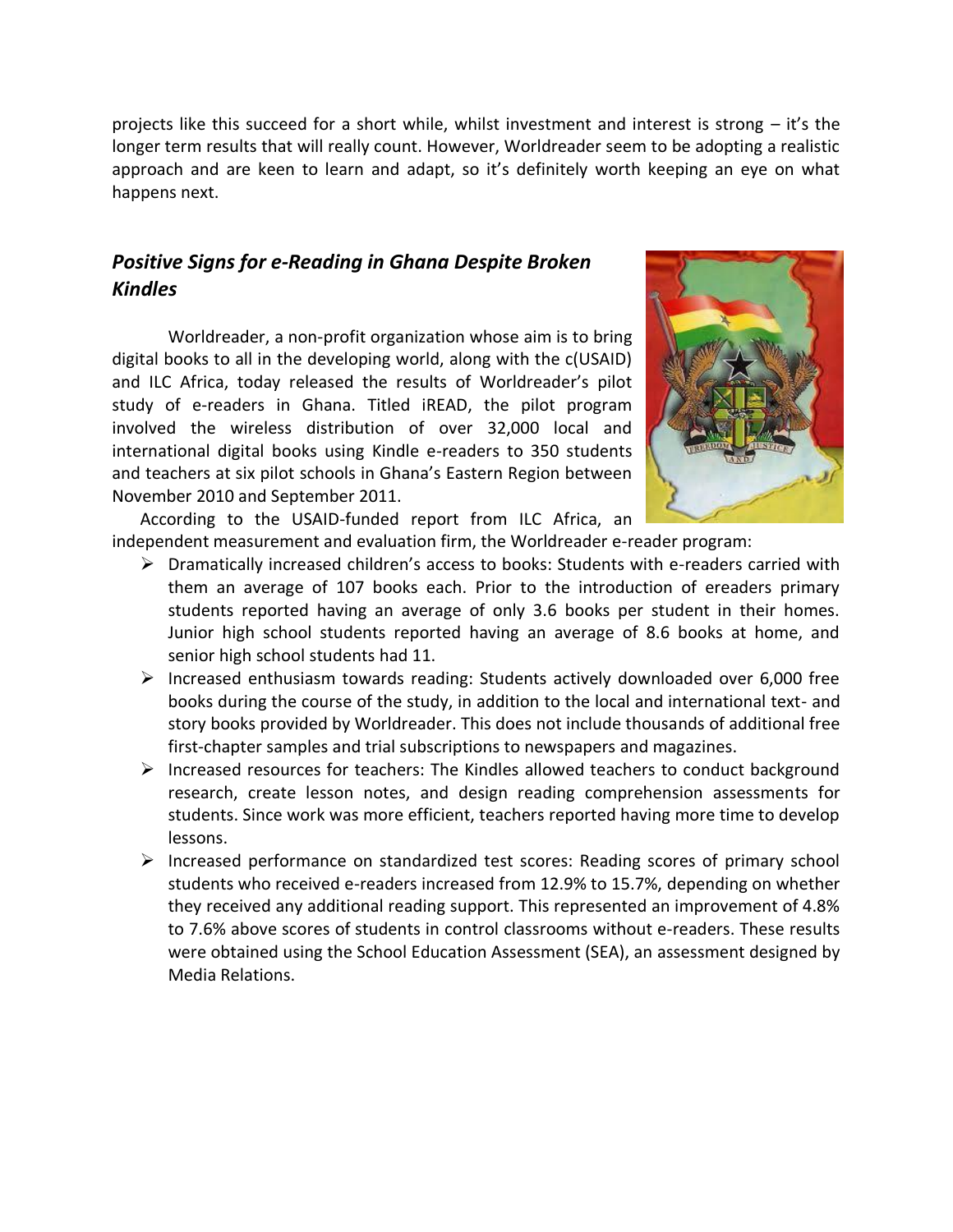# *[2012 IBBY-Asahi Reading Promotion Award](http://blogs.ifla.org/literacy-reading/2012/03/28/2012-ibby-asahi-reading-promotion-award-winners-announced/)  [Winners Announced](http://blogs.ifla.org/literacy-reading/2012/03/28/2012-ibby-asahi-reading-promotion-award-winners-announced/)*

The [IBBY-Asahi Reading Promotion Award](http://www.ibby.org/index.php?id=272) is given every two years to two projects and presented to the winners at the biennial IBBY Congress. Each nominated project is targeted to children who live in disadvantageous circumstances with no or little access to books.



The two winners for 2012 are Abuelas Cuentacuentos – The Grandmother Storytelling Programme, Argentina and SIPAR, Cambodia.

**SIPAR** began as a Franco/Cambodian association in 1982 to help Cambodian refugees living on the Cambodian/Thai border during the Khmer Rouge regime. When the government fell, SIPAR helped rebuild the educational network and by 1993 focused its activities on reading including organizing libraries all over Cambodia and setting up rural reading centers. From 1993 more than 1,000 librarians were trained in the SIPAR workshops. Recently the Cambodian Ministry of Education has taken over the network.

By 2000 it was very noticeable that there were no Cambodian children's books in the libraries and the SIPAR staff were translating donated foreign books and inserting the Khmer texts into the books. During the Khmer Rouge regime all books had been destroyed and the creators had been killed. There were no publishing houses left in the country. In 2000, SIPAR started running training workshops for publishing, writing and illustration, mostly for children's books. Today SIPAR has a small publishing department that is run by Cambodians. They have published 70 titles, and printed 130,000 free copies for the 200 SIPAR libraries and the students at the teacher training colleges for primary schools.

**Abuelas Cuentacuentos** – The Grandmother's Storytelling Programme in Argentina is organized by the Mempo Giardinelli Foundation (FMG), and engages older persons who like to read stories to children. Specialized personnel at the Foundation train volunteers and organize programs in many schools in the metropolitan area of the city of Resistencia, the capital and largest city in the province of Chaco, in northeastern Argentina.

This program promotes reading, while at the same time it takes literature to thousands of the poorest children, many of them living in marginal communities. Abuelas Cuentacuentos has created opportunities for exchanges across generations, thus is not only beneficial to the children, but also has an important impact on the self-esteem of the grandmothers. The volunteers, mainly unemployed women between the ages of 50 and 70, have found that this programis a new and productive way of using their time and their capacity to give affection through their new role of storyteller.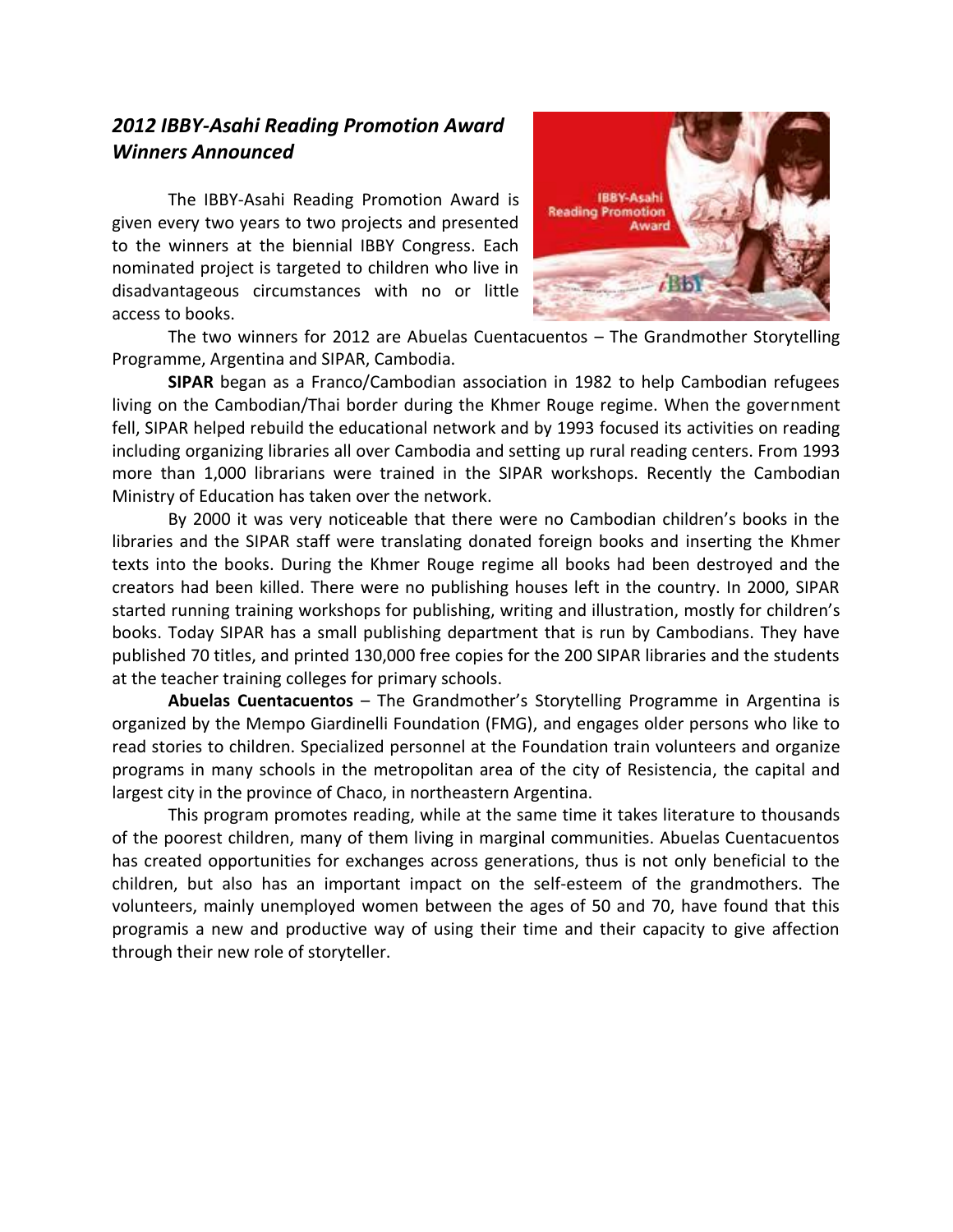## *[Literary Awards](http://blogs.ifla.org/literacy-reading/2012/07/24/literary-awards/)*

#### **2012 Hans Christian Andersen Award**

The Hans Christian Andersen Award Jury of the international Board on Books for Young People (IBBY) announces that María Teresa Andruetto from Argentina is the winner of the 2012 Hans Christian Andersen Author Award. and Peter Sís from the Czech Republic is the winner of the 2012 Hans Christian Andersen Illustrator Award. The Andersen medals and diplomas will be presented to the winners at the international IBBY Congress in London on 25 August 2012.

The Hans Christian Andersen Award, considered the most prestigious in international children's literature, is given biennially by the International Board on Books for Young People to a living author and illustrator whose complete works are judged to have made lasting contributions to children's literature. In awarding the 2012 Hans Christian Andersen Medal for writing to María Teresa Andruetto the Jury recognized her mastery in writing important and original works strongly focused on aesthetics. She creates sensitive books, which are deep and poetic with a clear literary base. Her books relate to a great variety of topics, such as migration, inner worlds, injustice, love, poverty, violence or political affairs.

In awarding the 2012 Hans Christian Andersen Medal for illustration to Peter Sís the Jury recognized his extraordinary originality and deep creative power to relate highly complex stories that can be interpreted on different levels. The jury particularly appreciated his use of different design and artistic techniques, his innovative subtle balance to depict welldocumented and historical events and fantastic elements.

#### **2012 Astrid Lindgren Memorial Award**

In a ceremony on 28 May Dutch author Guus Kuijer was presented with the 2012 Astrid Lindgren Memorial Award (ALMA) by HRH Crown Princess Victoria of Sweden. In his acceptance speech, Kuijer said: "A boy once told me that reading was like bungee jumping inside his head. So I wish you all a great bungee jumping season." Guus Kuijer, born 1942, is an author living and working in the Netherlands. He made his debut as a children's writer in 1975 and has since published over 30 titles, mostly aimed at readers entering their teenage years. His key work is *Het boek van alle dingen* (2004, *The Book of Everything*). Kuijer is the recipient of numerous awards, and his books have been translated into more than ten languages including English, Swedish, German, Italian and Japanese.



**Middle East Book Awards [http://www.meoc.us/meoc/book-awards](https://mail.csulb.edu/owa/redir.aspx?C=b6d12b92428d49698ed6c925409beeb9&URL=http%3a%2f%2fwww.meoc.us%2fmeoc%2fbook-awards)** This site covers countries in the Arab World, Iran, Israel, Afghanistan, and Turkey.

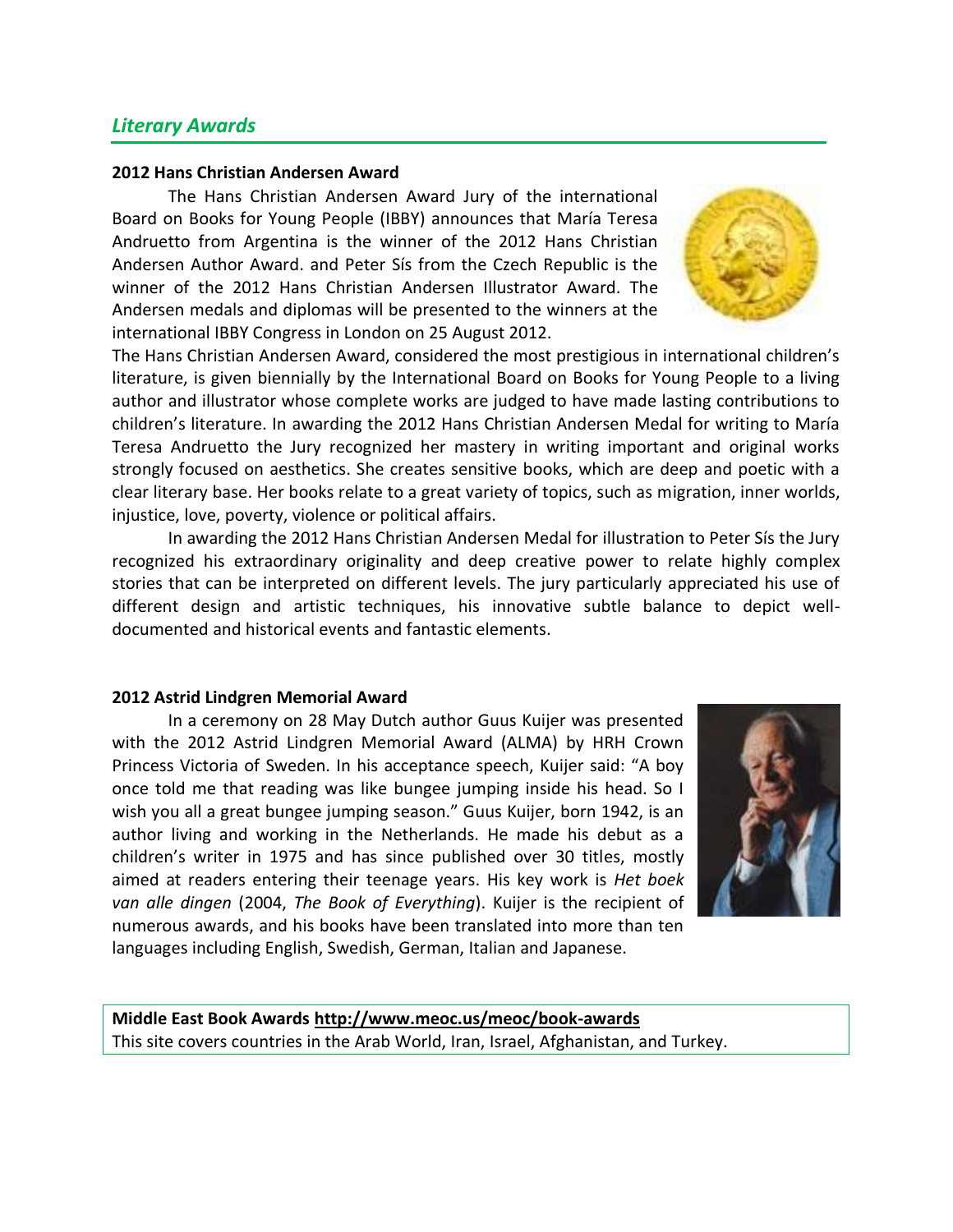## *[Recent Research](http://blogs.ifla.org/literacy-reading/2012/07/24/youth-and-digital-media-research/)*

#### **Gasser, U., et al. (2012).** *Youth and digital media: From credibility to information quality.*  **Cambridge: Harvard University.** [http://papers.ssrn.com/sol3/papers.cfm?abstract\\_id=2005272](http://papers.ssrn.com/sol3/papers.cfm?abstract_id=2005272)

This report seeks to understand youths' real experiences of online information quality. Building upon a process- and context-oriented information quality framework, this paper seeks to map and explore what we know about the ways in which young users of age 18 and under search for information online, how they evaluate information, and how their related practices of content creation, levels of new literacies, general digital media usage, and social patterns affect these activities. A review of selected literature reveals patterns in youth's informationseeking behavior, but also highlights the importance of contextual and demographic factors both for search and evaluation. The literature shows that youth develop competencies for personal goals that sometimes do not transfer to school, and are sometimes not appropriate for school. Thus far, educational initiatives to educate youth about search, evaluation, or creation have depended greatly on the local circumstances for their success or failure. The report synthesizes more than three years of research. One key finding: Youth use cues and heuristics to evaluate quality, especially visual and interactive elements.

#### **Krashen, S., Lee, S., & McQuillan, J. (2012). Is The library important? Multivariate studies at the national and international level.** <http://backseatlinguist.com/blog/>

Three multivariate analyses, all controlling for the effects of poverty, confirm the importance of the library. Replicating McQuillan's analysis of 1992 NAEP scores, access to books in school and public libraries was a significant predictor of 2007 fourth grade NAEP reading scores, as well as the difference between grade 4 and grade 8 2007 NAEP reading scores, suggesting that access is important for improvement after grade 4. Access (school/classroom libraries) was a significant predictor of scores on the PIRLS test, a reading test given to fourth graders in 40 countries. In some of the analyses, access to books had a larger impact on reading achievement test scores than poverty, and in other cases had nearly as strong an impact. This suggests that providing more access to books can mitigate the effect of poverty on reading achievement, a conclusion consistent with other recent results. This result is of enormous practical importance: Children of poverty typically have little access to books. It seems that libraries can provide this access.

## **Mol., S., & Bus, A. (2011). To read or not to read: A meta-analysis of print exposure from infancy to early adulthood.** *Psychological Bulletin, 13***7(2), 267-296. doi:** [10.1037/a0021890](http://psycnet.apa.org/doi/10.1037/a0021890)

This confirming research in Dutch found that children who read books regularly in their spare time do better academically. An upward cycle of causality occurred: children who comprehend text better, and have better technical and spelling skills read more, and their skills improve more each year.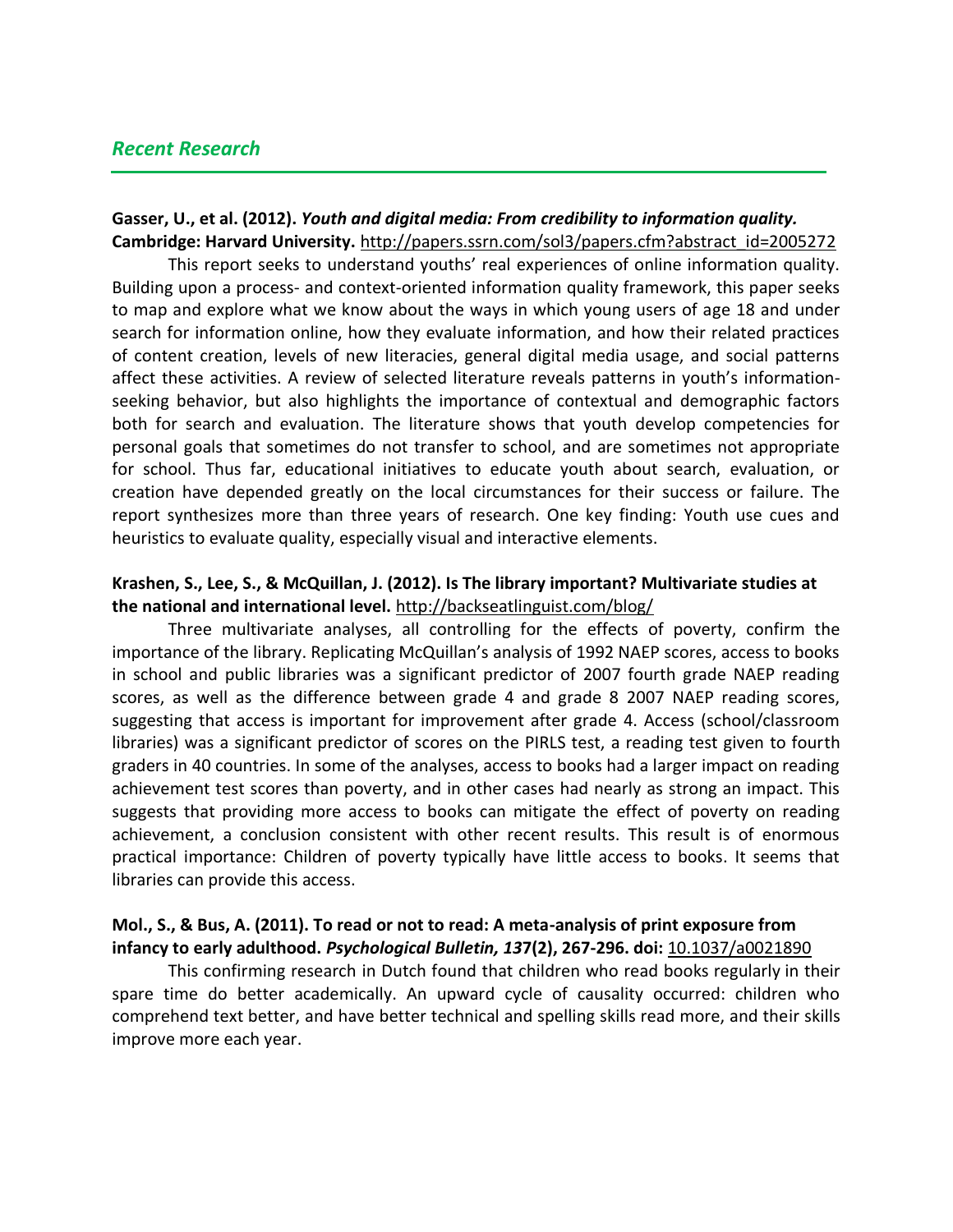## **Williams-Rossi, Miranda, T., Johnson, K., & McKenzie, N. (2012). Reluctant readers in middle school: Successful engagement with text using the e-reader.** *International Journal of Applied Science and Technolog***y.** [http://tinyurl.com/d3b6avw.](http://tinyurl.com/d3b6avw)

Previous research in the field has shown that upper elementary and middle school students tend to read less than younger students because of time spent with their friends and in other activities. Also, these same students, particularly boys, may not value reading as much as they did when they were younger. Among those students, research has shown that lowskilled readers have trouble starting, continuing and finishing a book, and that they are stymied by vocabulary and reading comprehension challenges. Skilled readers, on the other hand, enjoy books. Researchers have suggested that technological gadgets, enlarged text and a more favorable environment might encourage reluctant readers. For those reasons the authors pursued a study to see how reluctant readers would respond to e-readers. The study presents reasons e-readers may be beneficial, in particular, to reluctant readers in middle grades.

# *[Upcoming Conferences](http://blogs.ifla.org/literacy-reading/2012/07/24/upcoming-conferences/)*

## **Zimbabwe International Book Fair**

30-31 July 2012 Harare, Zimbabwe Theme: African Literature in the Global & Digital Era



## **IBBY World Congress**

23-26 August 2012 at Imperial College, London Theme: Crossing Boundaries: Translations and Migrations [http://www.ibbycongress2012.org](http://www.ibbycongress2012.org/)



## **International Association of School Librarianship Conference and Forum**  11-15 Nov. in Doha Qatar Theme: The Shifting Sands of School Librarianship <http://iasl2012.org/>

## **Third Biennial Hands on Literacy Conference**

17 November 2012 Singapore [http://www.handsonlit.com](http://www.handsonlit.com/) Call for papers has a deadline of 31 July

## **European Conference on Information Literacy (ECIL)**

23-25 October 2013 in Istanbul, Turkey <http://www.ilconf.org/> The deadline for contributions is 1 February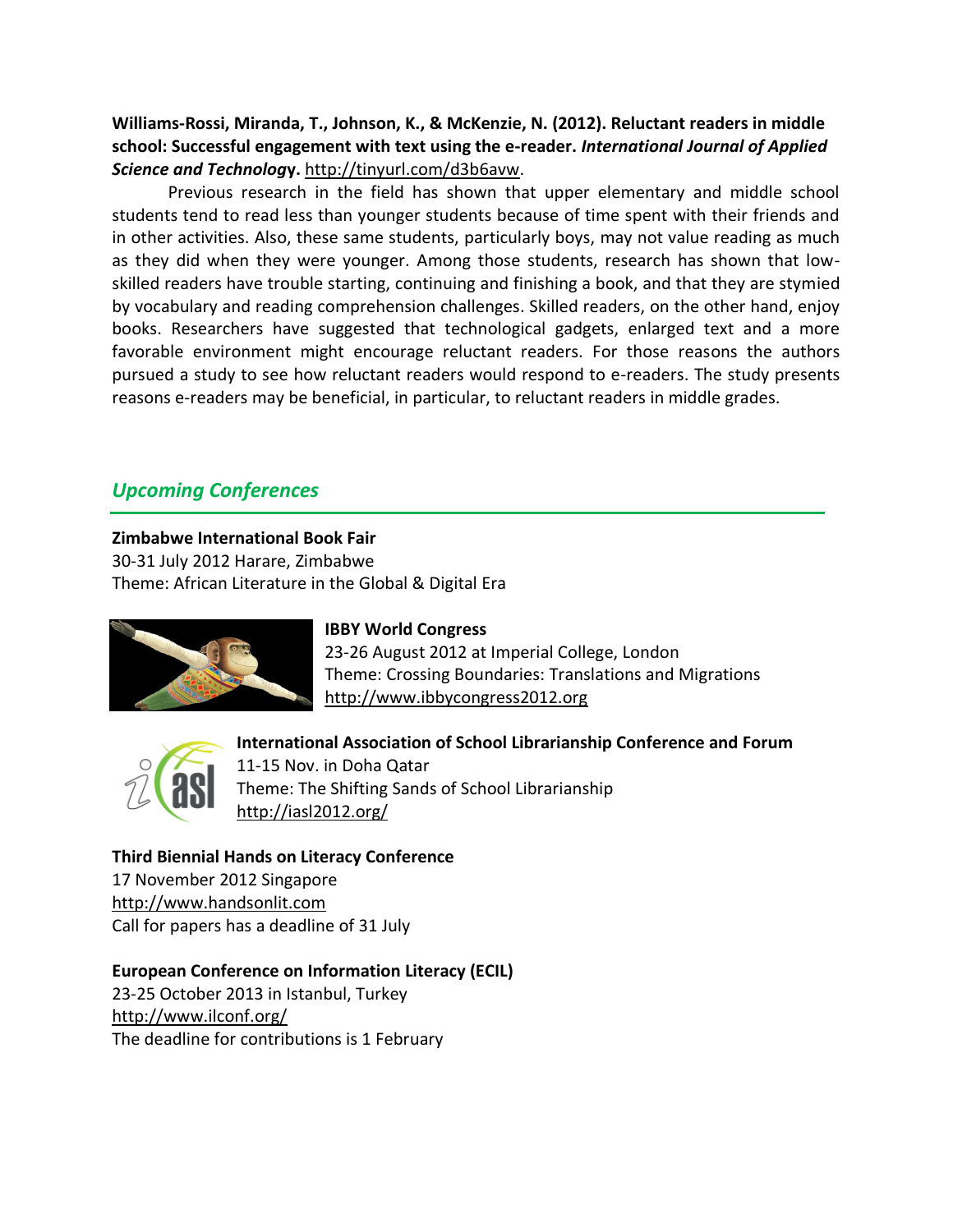# *[Literacy and Reading Websites](http://blogs.ifla.org/literacy-reading/2012/07/24/literacy-and-reading-websites/)*

## **USBBY Outstanding International Books (OIB) List [http://www.usbby.org/list\\_oibl.htm](http://www.usbby.org/list_oibl.html)**l

The Outstanding International Books (OIB) committee is charged with selecting international books that are deemed most outstanding of those published during the calendar year. For the purposes of this honor list, the term "international book" is used to describe a book published or distributed in the United States that originated or was first published in a country other than the U.S.

**World Public Library Children's Collection** [http://worldlibrary.net/Collection.aspx?](http://worldlibrary.net/Collection.aspx?%20collection=17)  [collection=17](http://worldlibrary.net/Collection.aspx?%20collection=17) is compiled from scans of popular original children's books.

**Worlds of Words** [\(http://wowlit.org\)](http://wowlit.org/), developed by the University of Arizona, shares an international collection of youth literature. Books may be searched by region, age, and genre.

**World Digital Library** [\(http://www.wdl.org/\)](http://www.wdl.org/) makes available on the Internet, free of charge and in multilingual format, significant primary materials from countries and cultures around the world. Items are browsable by place, time, topic, type of item, and institution.

**The Directory of Open Access Books** [\(www.doabooks.org](https://mail.csulb.edu/owa/redir.aspx?C=b6d12b92428d49698ed6c925409beeb9&URL=http%3a%2f%2fwww.doabooks.org%2f) ) was recently launched by Open Access Publishing in European Networks. This discovery service offers peer reviewed books published under an Open Access license. DOAB provides a searchable index to the information about these books, with links to the full texts of the publications at the publisher's repository.

**Comic-Con** is a yearly pantheon to popular culture warns you, this year attended by 130,000 people in San Diego, California. Comic-Con has far expanded beyond comics to also embrace TV, film, and games. The conference shows major media releases such as Jackson's new movie *The Hobbit*, and smaller meeting spaces host researchers and aficionados. Many programs deal with industry issues: production, intellectual property, famous creators, and genres. The main library-related session was "Reading Readers Through Comics Programming," which offered many ideas such as contests, field trips, crafts, costumes,



workshops, parties, read-a-thons, debates, and author visits. Librarians should also consider adding fandom links to their web portals, and provide opportunities for familes to share popular culture interests and generate original work about them.